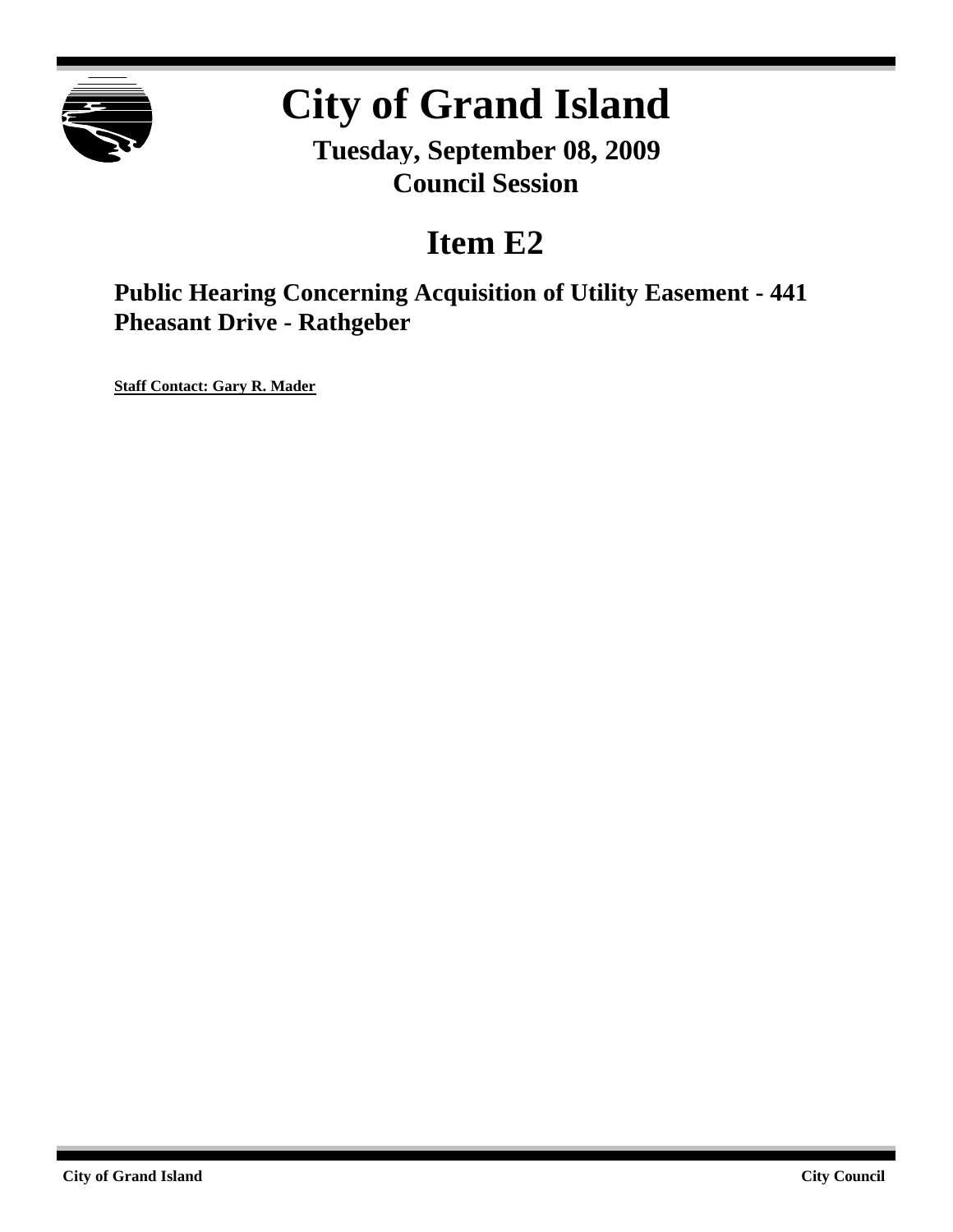# **Council Agenda Memo**

| From:           | Robert H. Smith, Asst. Utilities Director                           |
|-----------------|---------------------------------------------------------------------|
| <b>Meeting:</b> | September 8, 2009                                                   |
| Subject:        | Acquisition of Utility Easement – 441 Pheasant Drive -<br>Rathgeber |
| Item $#$ 's:    | $E-2 & G-4$                                                         |
| $Presenter(s):$ | Gary R. Mader, Utilities Director                                   |

#### **Background**

Nebraska State Law requires that acquisition of property must be approved by City Council. The Utilities Department needs to acquire an easement relative to the property of Roy R. Rathgeber, located at the southeast corner of 441 Pheasant Drive, in the City of Grand Island, Hall County, in order to have access to install, upgrade, maintain, and repair power appurtenances, including lines and transformers.

#### **Discussion**

This easement will be used to place primary underground cable and a pad-mounted transformer. The system will provide electricity to the new home being constructed on the lot.

## **Alternatives**

It appears that the Council has the following alternatives concerning the issue at hand. The Council may:

- 1. Make a motion to approve
- 2. Refer the issue to a Committee
- 3. Postpone the issue to future date
- 4. Take no action on the issue

## **Recommendation**

City Administration recommends that the Council approve the resolution for the acquisition of the easement for one dollar (\$1.00).

## **Sample Motion**

Move to approve acquisition of the Utility Easement.